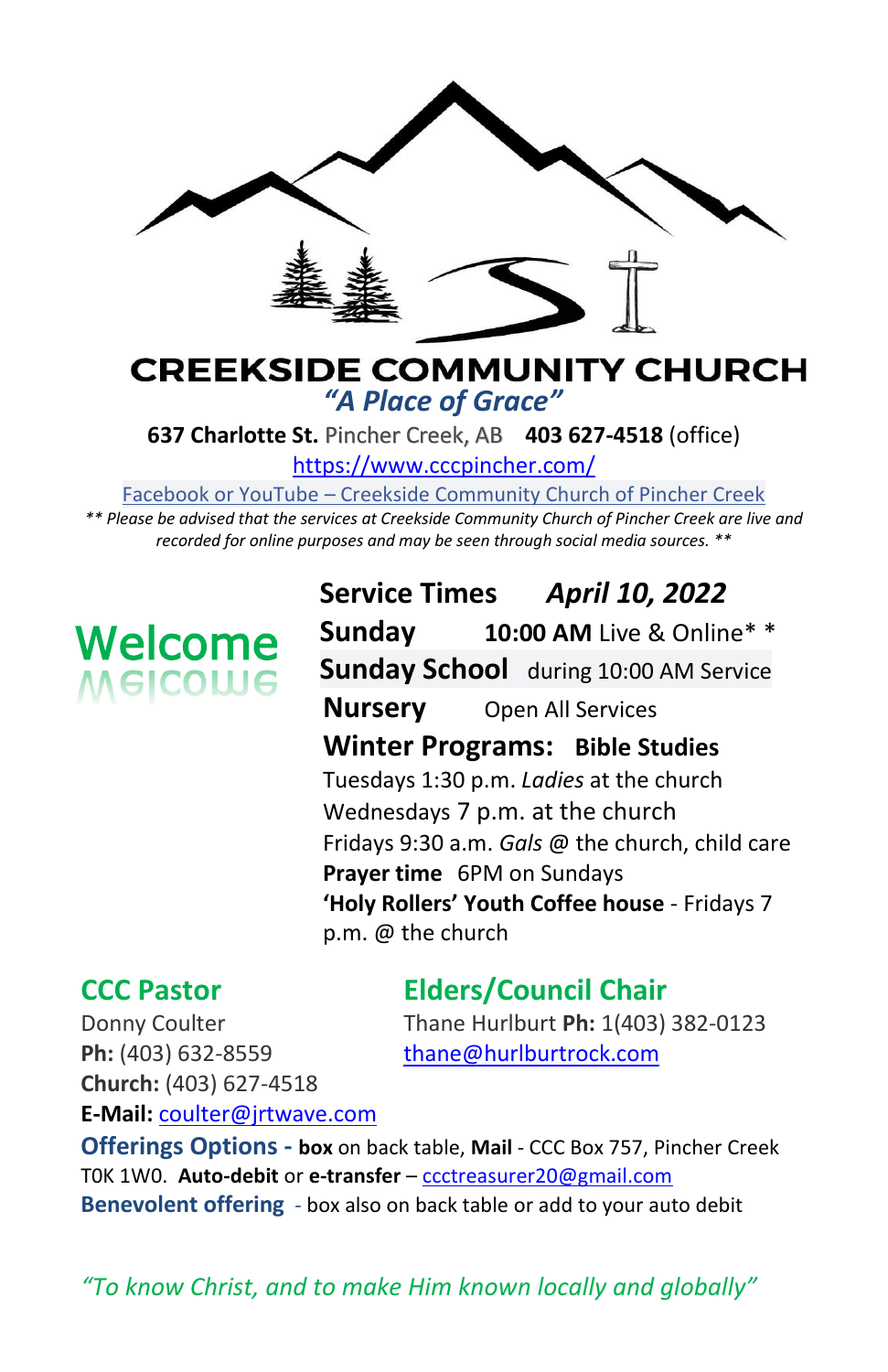## **Ministries & Outreach**

**Community** Joy Hurlburt *Deacon, Congregational Care 403 330-5399* [joy@hurlburtrock.com](mailto:joy@hurlburtrock.com)

**Missions** – please speak to Pastor Donny

**Prayer Needs** Pastor Donny

**Youth Ministry 'Holy Rollers' Youth**

# **Today's Service**

**Welcome and Announcements** 

- ➢ **Prayer Gathering – EVERY Sunday evening at 6PM**
- ➢ **Hymn sing** led by Mel & Margie **–** tonight **April 10**
- ➢ *Good Friday Service* **–** 7PM
- > Men's Breakfast at church 3<sup>rd</sup> Saturday next April 17
- ➢ **Holly Rollers LaserTag – April 22** Lethbridge must have CCC waiver and online waiver signed before attending
- ➢ **Women's Day Out – Saturday May 7**, 10am to 4:30pm Please see Joy Hurlburt for information. RSVP by **April 22**

#### **Worship through Music**Led by Cliff

*Come Now Is The Time To Worship Open the Eyes of My Heart In The Sweet By and By Change Me On The Inside Alleluia He Is Coming Give Me Jesus*

#### **through Prayer and Praise**

- Praise for God's faithfulness, seen in the return of bluebirds, robins, and birth of new calves on ranches and farms
- ✓ Praise for the partnership between Glamping Resorts and *Camp Nookoowai* at Camp Impeesa
- $\checkmark$  Pray for Jerry's sister who has health issues, for Betty Smith in Lethbridge hospital with serious cancer related issues, for Lois Smyth in Pincher hospital needing encouragement, for Dave Fehr still waiting for surgery
- $\checkmark$  Pray for Betty, she is in hospital in serious condition with infection now spreading throughout. In addition she has Covid.
- ✓ Pray for Ukrainian Seminary President Ivan Rusyn who saw first hand the destruction and death at Bucha, where he and his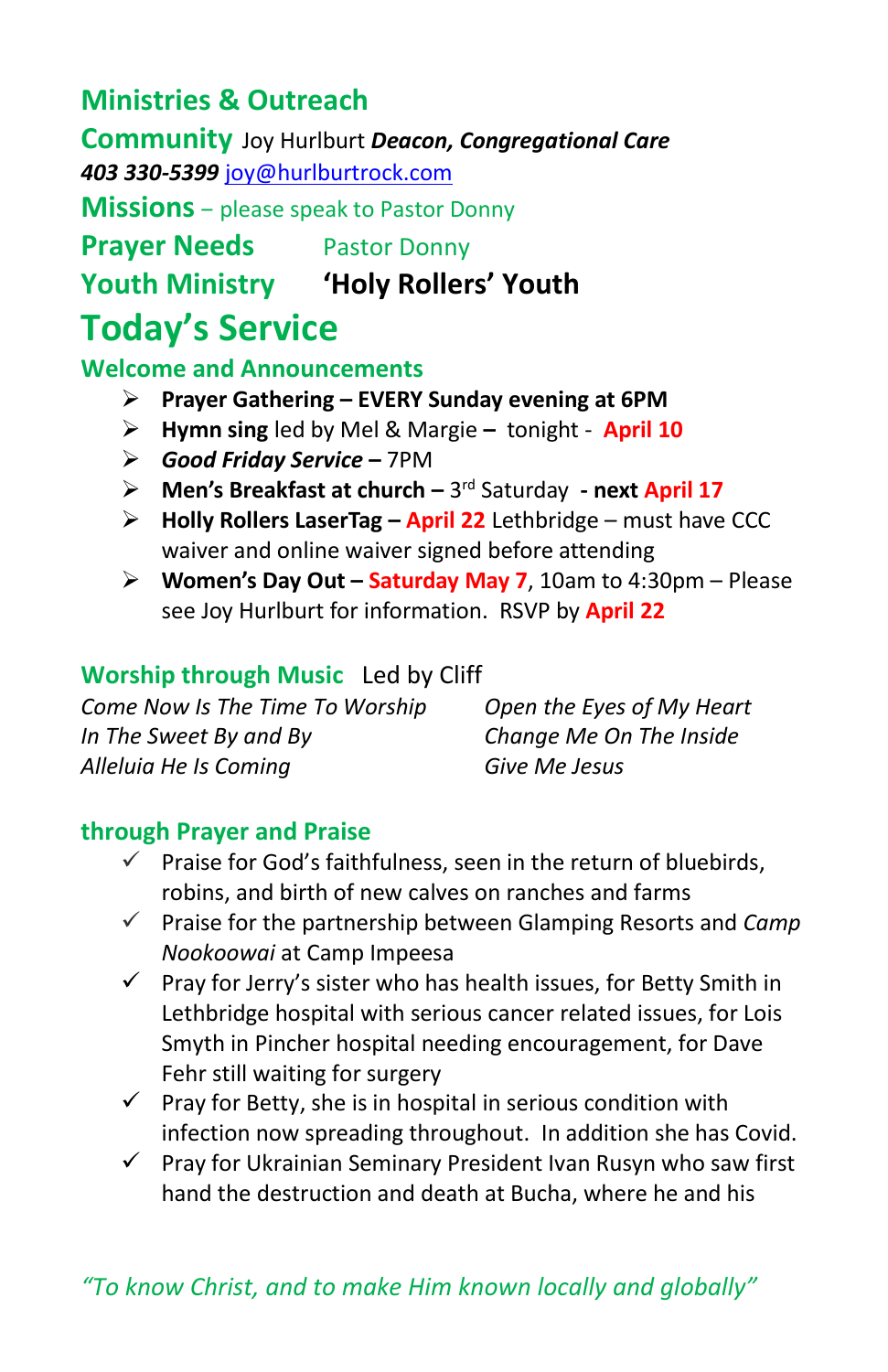family live: "My whispered cry to God is to intervene." "Every week we are serving communion, experiencing God's presence and solidarity with strangers and soldiers, in the open air. *CT 4/07*

#### **Today's Message Notes . . .**

Palm Sunday Who is this? Luke 19:29-40

The Back Story

- Exciting times! Lazarus
- Dangerous times! A plot to kill

The King has come!

- The Donkey
- The Sights, sounds and smells
- The proclamation!
- HE is King!

#### The Response

- Who is this?
- Jesus called out
- The Rocks will shout!
- The Donkey submits
- Philippians 2:9-11 The bowed knee
- Matthew 21:44 The Cornerstone

*"To know Christ, and to make Him known locally and globally"*